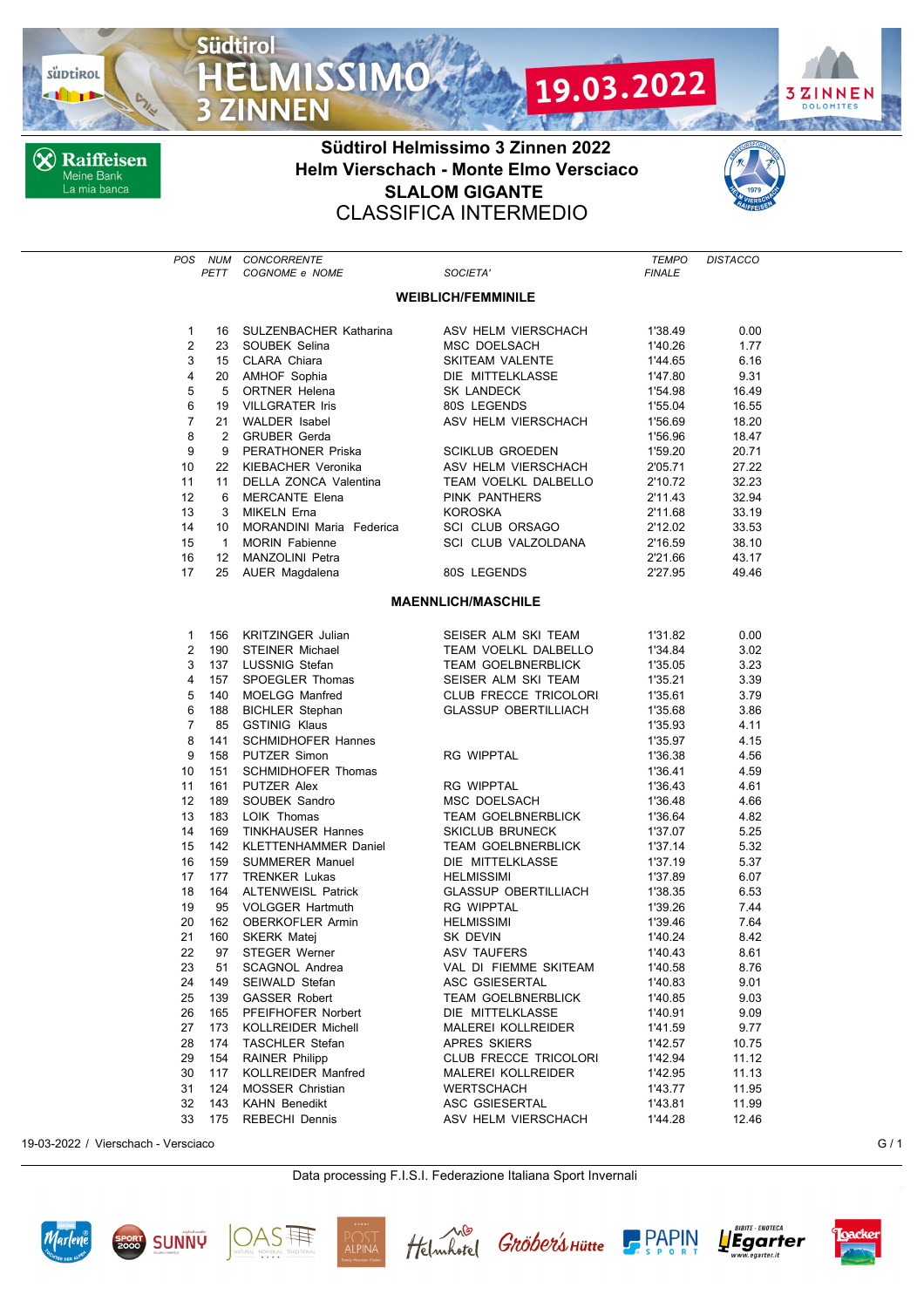|     |      | CONCORRENTE<br>COGNOME e NOME<br>POS NUM CONCORRENTE            |                                                                                                      | <b>TEMPO</b>  | <b>DISTACCO</b> |  |
|-----|------|-----------------------------------------------------------------|------------------------------------------------------------------------------------------------------|---------------|-----------------|--|
|     | PETT |                                                                 | SOCIETA'                                                                                             | <b>FINALE</b> |                 |  |
| 34  | 49   | HOLZER Anton                                                    | CLUB FRECCE TRICOLORI                                                                                | 1'44.54       | 12.72           |  |
|     | 52   |                                                                 | RG WIPPTAL                                                                                           |               |                 |  |
| 35  |      | EISENDLE Alfred                                                 |                                                                                                      | 1'44.73       | 12.91           |  |
| 36  | 123  | KNAPP Alexander                                                 | SKICLUB BRUNECK<br>APRES SKIERS                                                                      | 1'44.77       | 12.95           |  |
| 37  | 181  | <b>FAUSTER Georg</b><br><b>CONTER GEORG</b><br>EGARTER Reinhold | <b>TEAM KRONPLATZ</b>                                                                                | 1'45.15       | 13.33           |  |
| 38  | 91   |                                                                 |                                                                                                      | 1'45.25       | 13.43           |  |
| 39  | 153  | SIEBERT Stefan                                                  |                                                                                                      | 1'45.69       | 13.87           |  |
| 40  | 167  | SCHWARZENBACHER Lukas                                           | MSC DOELSACH                                                                                         | 1'45.85       | 14.03           |  |
| 41  | 127  | RIBITSCH Igor                                                   | TEAM GOELBNERBLICK                                                                                   | 1'45.99       | 14.17           |  |
| 42  | 148  | <b>LAMP</b> Anton                                               | ASC GSIESERTAL                                                                                       | 1'46.01       | 14.19           |  |
| 43  | 56   | <b>RIEDER Bernhard</b>                                          |                                                                                                      | 1'46.03       | 14.21           |  |
| 44  | 102  | PISCANEC Corrado                                                | TEAM VOELKL DALBELLO                                                                                 | 1'46.11       | 14.29           |  |
| 45  | 76   | SCHMIDHOFER Josef                                               |                                                                                                      | 1'46.29       | 14.47           |  |
| 46  | 83   | <b>TASCHLER Josef</b>                                           | ASV PRAGS                                                                                            | 1'46.30       | 14.48           |  |
| 47  | 96   | CLARA Nando                                                     | SKITEAM VALENTE                                                                                      | 1'46.56       | 14.74           |  |
|     | 73   | RITSCH Peter                                                    | SKITEAM VALENTE<br>TEAM VOELKL DALBELLO                                                              | 1'46.56       | 14.74           |  |
| 49  | 92   | RUNGGALDIER Stefan                                              | <b>SCIKLUB GROEDEN</b>                                                                               | 1'46.60       | 14.78           |  |
| 50  | 54   | <b>RIEDER Guenther</b>                                          |                                                                                                      | 1'46.61       | 14.79           |  |
| 51  | 64   | PARTL Josef                                                     | TEAM GOELBNERBLICK                                                                                   | 1'46.68       | 14.86           |  |
| 52  | 166  | PAGEL Henrick                                                   |                                                                                                      | 1'46.97       | 15.15           |  |
| 53  | 110  | AMHOF Stefan                                                    |                                                                                                      | 1'47.18       | 15.36           |  |
| 54  | 55   | ZOEGGELER Peter                                                 |                                                                                                      | 1'47.40       | 15.58           |  |
| 55  | 53   | LERCHNER Martin                                                 |                                                                                                      | 1'47.41       | 15.59           |  |
|     |      |                                                                 | ASC DREI ZINNEN<br>ASV EPPAN SKI<br>TEAM VOELKL DALBELLO<br>MALEREI KOLLREIDER                       |               |                 |  |
| 56  | 180  | KOLLREIDER Mario                                                |                                                                                                      | 1'47.59       | 15.77           |  |
| 57  | 26   | <b>BERGER Franz</b>                                             | SKICLUB BRUNECK                                                                                      | 1'47.66       | 15.84           |  |
| 58  | 184  | REBECHI Daniel                                                  | PFANNHORN TEAM                                                                                       | 1'47.71       | 15.89           |  |
| 59  | 136  | RAINER Tim                                                      |                                                                                                      | 1'48.45       | 16.63           |  |
| 60  | 27   |                                                                 |                                                                                                      | 1'48.49       | 16.67           |  |
| 61  | 178  |                                                                 |                                                                                                      | 1'50.17       | 18.35           |  |
| 62  | 144  | MUEHLMANN Reinhard FEUERWEHR WINNEBACH                          |                                                                                                      | 1'50.24       | 18.42           |  |
| 63  | 84   | <b>RECEK Leopold</b>                                            | Innaiu<br>ASV NIEDERDORF<br>SK KOMENDA<br>In ASV HELM VIERSCHACH<br>PFANNHORN TEAM<br>ACC GSIESERTAL | 1'50.26       | 18.44           |  |
| 64  | 86   | <b>BAUR Alfred</b>                                              |                                                                                                      | 1'50.39       | 18.57           |  |
| 65  | 90   | KOZELJ Andrej                                                   |                                                                                                      | 1'50.44       | 18.62           |  |
| 66  | 78   | LECHNER Johann                                                  |                                                                                                      | 1'50.53       | 18.71           |  |
| 67  | 108  | WALDER Hermann                                                  |                                                                                                      | 1'50.72       | 18.90           |  |
| 68  | 112  | SCHALLER Wolfgang <b>ASC GSIESERTAL</b>                         |                                                                                                      | 1'50.82       | 19.00           |  |
| 69  | 130  | GIETL Walter                                                    |                                                                                                      | 1'50.85       | 19.03           |  |
| 70  | 75   | GIOVANNINI Antonio                                              | SCI CLUB CORTINA                                                                                     | 1'50.87       | 19.05           |  |
| 71  | 66   | LANZ Konrad                                                     | PFANNHORN TEAM<br>PFANNHORN TEAM<br>ASV TAISTEN<br>ASV HELM VIERSCHACH<br>SK FLIESS                  | 1'51.21       | 19.39           |  |
| 72  | 150  | KRALER Harald                                                   |                                                                                                      | 1'51.53       | 19.71           |  |
| 73  | 88   | <b>STOLL Markus</b>                                             |                                                                                                      | 1'51.75       | 19.93           |  |
| 74  | 81   | WALDER Karl                                                     |                                                                                                      | 1'52.33       | 20.51           |  |
| 75  | 41   | FILE Reinhard                                                   |                                                                                                      | 1'52.63       | 20.81           |  |
| 76  |      |                                                                 | FEUERWEHR WINNEBACH                                                                                  |               |                 |  |
|     | 179  | UNTERHOLZNER David                                              |                                                                                                      | 1'52.68       | 20.86           |  |
| 77  |      | 33 PERATHONER Peter                                             | <b>SCIKLUB GROEDEN</b>                                                                               | 1'53.30       | 21.48           |  |
| 78  | 94   | <b>GRUBER Franz</b>                                             |                                                                                                      | 1'53.44       | 21.62           |  |
| 79  | 98   | <b>TAUCER Giulio</b>                                            | PORSCHE SCI CL.                                                                                      | 1'53.67       | 21.85           |  |
| 80  | 138  | <b>WALDER Markus</b>                                            | PFANNHORN TEAM                                                                                       | 1'53.71       | 21.89           |  |
| 81  | 99   | PUTZER Josef                                                    | RG WIPPTAL                                                                                           | 1'53.93       | 22.11           |  |
| 82  | 105  | KOLLREIDER Josef                                                | MALEREI KOLLREIDER                                                                                   | 1'53.98       | 22.16           |  |
| 83  | 74   | <b>GREGGIO Antonio</b>                                          | VALBELLUNA FREESKI                                                                                   | 1'54.13       | 22.31           |  |
| 84  | 57   | <b>SKERK Claudio</b>                                            | SK DEVIN                                                                                             | 1'54.90       | 23.08           |  |
| 85  | 62   | ZURBI Branko                                                    | SK KOMENDA                                                                                           | 1'54.97       | 23.15           |  |
| 86  | 133  | SPARBER Karl                                                    | RG WIPPTAL                                                                                           | 1'55.20       | 23.38           |  |
| 87  | 104  | KURZEJA Michal                                                  | CKS PIAST CIESZYN                                                                                    | 1'55.39       | 23.57           |  |
| 88  | 176  | <b>REITER Alexander</b>                                         |                                                                                                      | 1'55.50       | 23.68           |  |
| 89  | 115  | <b>EPPACHER Friedrich</b>                                       | <b>ASV REIN</b>                                                                                      | 1'55.54       | 23.72           |  |
| 90  | 106  | ORESNIK Darian                                                  | KOROSKA                                                                                              | 1'55.79       | 23.97           |  |
| 91  | 60   | <b>OBERLECHNER Erich</b>                                        | SKICLUB BRUNECK                                                                                      | 1'56.55       | 24.73           |  |
| 92  | 46   | STREHOVEC Franc                                                 | SK KOMENDA                                                                                           | 1'56.57       | 24.75           |  |
| 93  | 163  | <b>WATSCHINGER Rene</b>                                         | FEUERWEHR WINNEBACH                                                                                  | 1'57.11       | 25.29           |  |
| 94  | 68   | HADZIC Hilmija                                                  |                                                                                                      | 1'57.14       | 25.32           |  |
| 95  | 44   | <b>KRAUTGASSER Rudi</b>                                         | CLUB FRECCE TRICOLORI                                                                                | 1'57.54       | 25.72           |  |
| 96  | 155  | <b>INNERKOFLER Daniel</b>                                       | <b>GUSTO ALPIN</b>                                                                                   | 1'57.78       | 25.96           |  |
| 97  |      |                                                                 |                                                                                                      |               |                 |  |
|     | 116  | KOTNIK Marijan                                                  | <b>KOROSKA</b>                                                                                       | 1'58.26       | 26.44           |  |
| 98  | 31   | <b>BACCHELLI Fulvio</b>                                         | SCI CLUB 18                                                                                          | 1'59.27       | 27.45           |  |
| 99  | 77   | RONCALI Daniele                                                 | SCI CLUB CORTINA                                                                                     | 1'59.57       | 27.75           |  |
| 100 | 47   | RITSCH Guenther                                                 | TEAM VOELKL DALBELLO                                                                                 | 1'59.65       | 27.83           |  |
| 101 | 32   | <b>KAMMERER Albert</b>                                          | SKICLUB BRUNECK                                                                                      | 2'00.69       | 28.87           |  |
| 102 | 109  | LEIBACHER Peter                                                 | <b>TSG HEMISHOFEN</b>                                                                                | 2'01.31       | 29.49           |  |

19-03-2022 / Vierschach - Versciaco G / 2